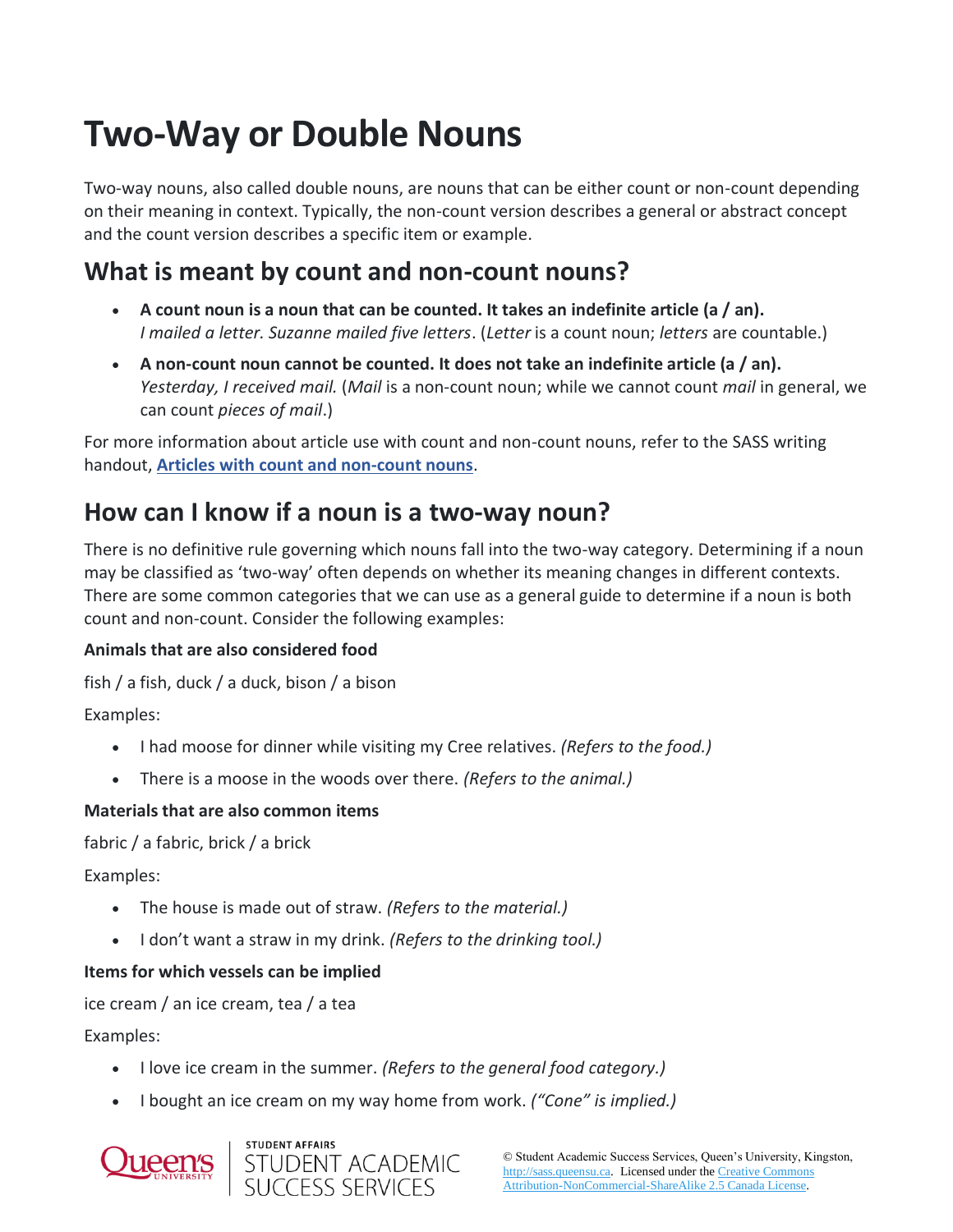### **Nouns for which a genitive phrase\* can be implied**

shampoo / a shampoo, cheese / a cheese, technology / a technology, speed / a speed, analysis / an analysis

\* Genitive phrases commonly use "of" (e.g., *process of)*

Examples:

- I bought a new shampoo from the salon. *("Kind of / type of" is implied.)*
- I use shampoo to wash my hair. *(Refers to the product in general.)*

#### **Abstract concepts that can be bound by specific conditions, like time, space, or physicality**

experience / an experience, darkness / a darkness, injustice / an injustice, room / a room

Examples:

- The history of Canada must include Indigenous Peoples. *(Refers to the abstract concept of history as the study of past events.)*
- He has a history of getting caught cheating at university. (*Refers to a specific story within a limited time frame and at a specific location.)*

#### **Words that can be either adjectives or determiners\***

few / a few, little / a little, lots / a lot

*\*Although these are not nouns, they are included here because of the way they use articles.*

Examples:

- There are a few children in the class who will not come on the trip. *(Refers to a part of a larger group.)*
- There are few children in the class. *(Refers to the total number of the group.)*

The categories provided here have been adapted from the University of Washington's International and English Language Program's **[online resource site](https://staff.washington.edu/marynell/grammar/noncount.html)** (Nell Sorensen, 2011).

# **Common two-way nouns with examples**

#### **aid**

- Count: When I broke my leg, I used crutches as **an aid** to help me walk.
- Non-count: The Canadian government gives **aid** to nations in need.

#### **analysis**

- Count: She performed **an analysis** of the factors that led to the revolution.
- Non-count: **Analysis** is a critical component of a university essay.

#### **coffee**

- Count: I have already had **a coffee** today.
- Non-count: I drink **coffee** every morning.